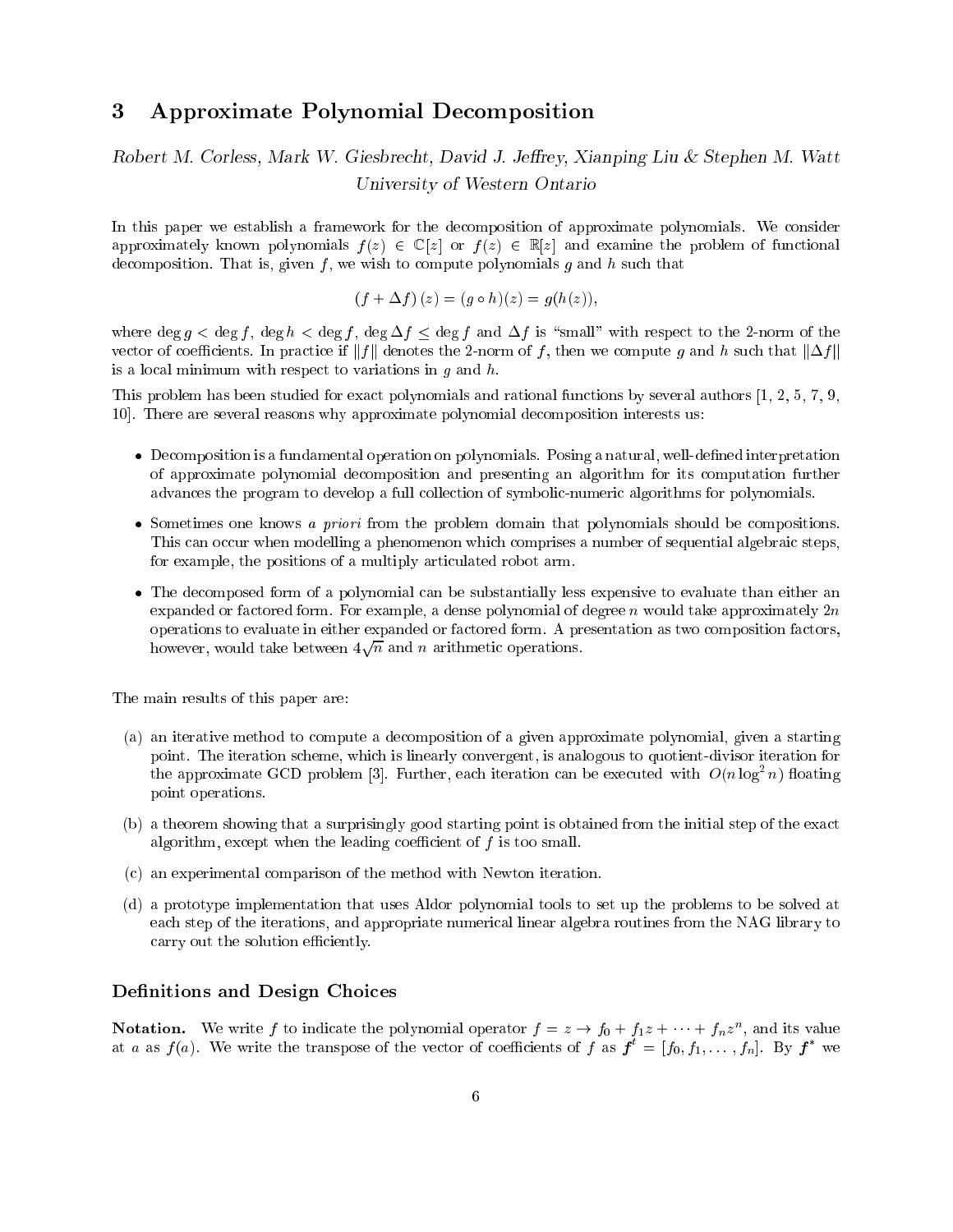mean the conjugate transpose of f. By signum( $\alpha$ ) for  $0 \neq \alpha \in \mathbb{C}$  we mean  $\alpha/|\alpha|$ . Henceforth let deg  $f = n$ ,  $\deg g = m$  and  $\deg n = a$ . We write  $|z^*|$  (p) for the coefficient of  $z^*$  in p, following  $|4|$ .

In this paper, the size of polynomials, and hence the distance between two polynomials, will be measured using the 2-norm. This norm can also be usefully expressed as a contour integral through Parseval's theorem  $(see [6]).$ 

**Lemma 3.1.** For a polynomial  $f(z) = \sum_{k=0}^n f_k z^k \in \mathbb{C}[z],$ 

$$
||f||^2 = ||f(z)||^2 = |f_0|^2 + |f_1|^2 + \dots + |f_n|^2,
$$
\n(1)

$$
=\frac{1}{2\pi}\int_0^\infty f(e^{it})\overline{f}(e^{-it})\,dt\tag{2}
$$

$$
=\frac{1}{2\pi i}\int_C f(z)\overline{f}(1/z)\frac{dz}{z}
$$
\n(3)

$$
= [z0] f(z)\overline{f}(1/z) , \qquad (4)
$$

where  $z = e^{-\gamma}$  parameterises C, the unit circle.

This norm has the following advantages.

- (a) It allows us to evaluate partial derivatives of the norm in terms of polynomial and series manipulations. These can be used to express a sequence of least squares problems, whose solutions usually converge to a minimum perturbation  $||\Delta f|| = ||f - g \circ h||$ . The derivatives can also be used for Newton's method.
- (b) Minimising  $\|\Delta f\|$  gives a near-Chebyshev minimum on the unit disk [8].
- (c) It permits fast algorithms for the solution of subproblems at each iteration.

The expression of  $||f||$  in the form (2) emphasises the importance of the size of the values of  $f(z)$  on the unit disk. This highlights the need for the following assumptions regarding the formulation of the problem:

- (a) The location of the origin has been chosen (thus making explicit an implied assumption in previous numerical polynomial algorithms),
- (b) The scale of  $|z|$  has been chosen.

In particular, we assume that the problem context precludes a change of variable by an affine transformation  $z \rightarrow bz + a$ .

## References

- [1] C. Alonso, J. Gutierrez, and T. Recio. A rational function decomposition algorithm by near-separated polynomials. *J. Symb. Comp*,  $19(6):527{-}544$ , 1995.
- [2] D. R. Barton and R. Zippel. Polynomial decomposition algorithms. J. Symb. Comp., 1:159–168, 1985.
- [3] P. Chin, R. Corless, and G. Corliss. Optimisation strategies for the approximate gcd problem. In Proc.  $ISSAC'98$ , pages  $228-235$ , Maui, Hawaii, 1998. ACM Press.
- [4] R. Graham, D. Knuth, and O. Patashnik. Concrete Mathematics. Addison-Wesley, Reading, MA, USA, 1994.